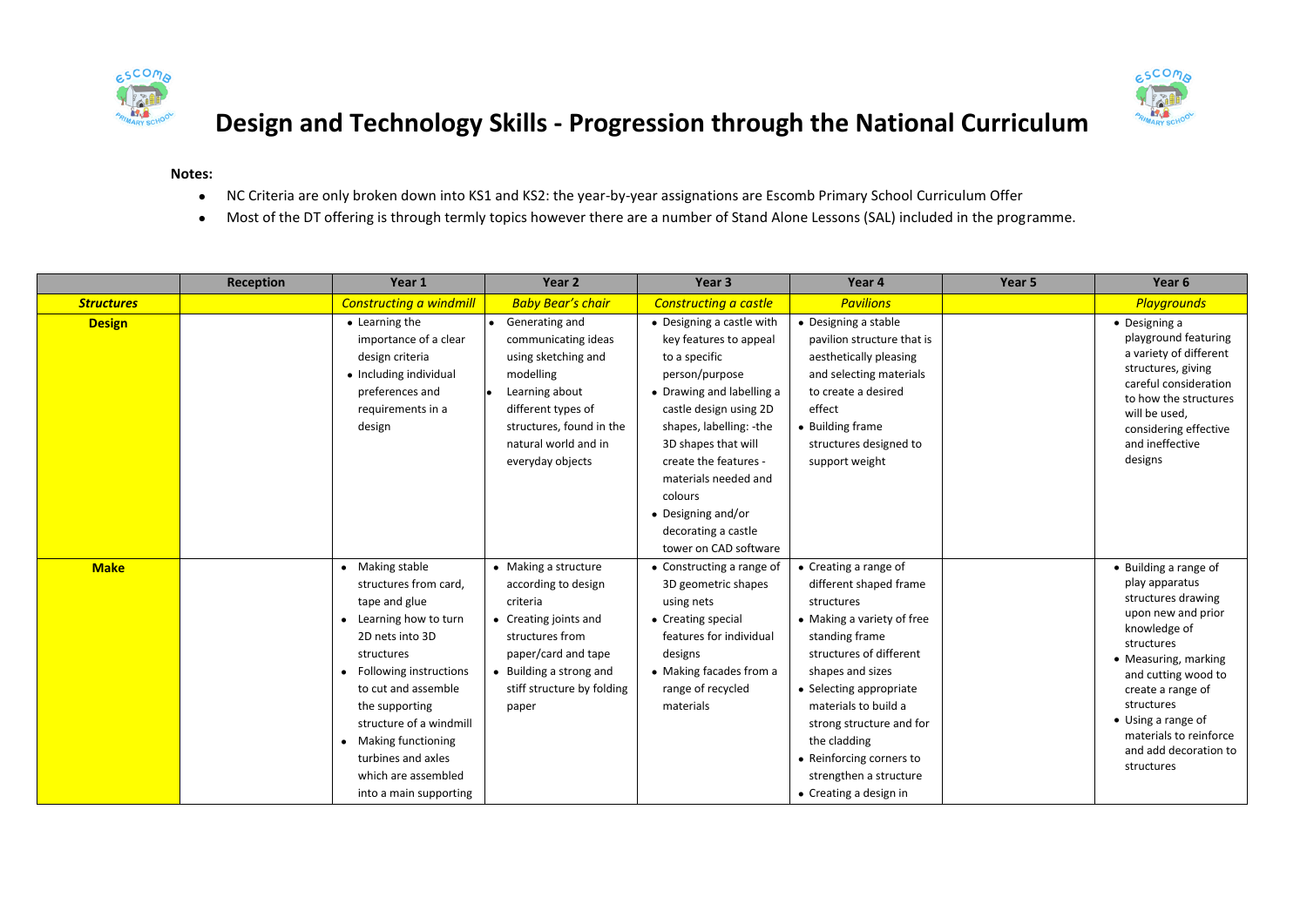|                            | structure                |                            |                         | accordance with a plan     |                                        |
|----------------------------|--------------------------|----------------------------|-------------------------|----------------------------|----------------------------------------|
|                            |                          |                            |                         | • Learning to create       |                                        |
|                            |                          |                            |                         | different textural effects |                                        |
|                            |                          |                            |                         | with materials             |                                        |
| <b>Evaluate</b>            |                          | • Exploring the features   | • Evaluating own work   | • Evaluating structures    | • Improving a design plan              |
|                            |                          | of structures              | and the work of others  | made by the class          | based on peer                          |
|                            |                          | • Comparing the stability  | based on the aesthetic  | • Describing what          | evaluation<br>• Testing and adapting a |
|                            |                          | of different shapes        | of the finished product | characteristics of a       | design to improve it as                |
|                            |                          | • Testing the strength of  | and in comparison to    | design and construction    | it is developed                        |
|                            |                          | own structures             | the original design     | made it the most           | · Identifying what makes               |
|                            |                          | • Identifying the weakest  | • Suggesting points for | effective                  | a successful structure                 |
|                            |                          | part of a structure        | modification of the     | • Considering effective    |                                        |
|                            |                          | • Evaluating the strength, | individual designs      | and ineffective designs    |                                        |
|                            |                          | stiffness and stability of |                         |                            |                                        |
|                            |                          | own structure              |                         |                            |                                        |
|                            |                          |                            |                         |                            |                                        |
| <b>Technical Knowledge</b> | • To understand that the | • To know that shapes      | • To understand that    | • To understand what a     | • To know that                         |
|                            | shape of materials can   | and structures with        | wide and flat based     | frame structure is         | structures can be                      |
|                            | be changed to improve    | wide, flat bases or legs   | objects are more stable | • To know that a 'free-    | strengthened by                        |
|                            | the strength and         | are the most stable        | • To understand the     | standing' structure is     | manipulating materials                 |
|                            | stiffness of structures  | • To understand that the   | importance of strength  | one which can stand on     | and shapes                             |
|                            | • To understand that     | shape of a structure       | and stiffness in        | its own                    |                                        |
|                            | cylinders are a strong   | affects its strength       | structures              |                            |                                        |
|                            | type of structure (e.g.  | • To know that materials   |                         |                            |                                        |
|                            | the main shape used      | can be manipulated to      |                         |                            |                                        |
|                            | for                      | improve strength and       |                         |                            |                                        |
|                            | • windmills and          | stiffness                  |                         |                            |                                        |
|                            | lighthouses)             | • To know that a           |                         |                            |                                        |
|                            | • To understand that     | structure is something     |                         |                            |                                        |
|                            | axles are used in        | which has been formed      |                         |                            |                                        |
|                            |                          |                            |                         |                            |                                        |
|                            | structures and           | or made from parts         |                         |                            |                                        |
|                            | mechanisms to make       | • To know that a 'stable'  |                         |                            |                                        |
|                            | parts turn in a circle   | structure is one which is  |                         |                            |                                        |
|                            | • To begin to understand | firmly fixed and unlikely  |                         |                            |                                        |
|                            | that different           | to change or move          |                         |                            |                                        |
|                            | structures are used for  | • To know that a 'strong'  |                         |                            |                                        |
|                            | different purposes       | structure is one which     |                         |                            |                                        |
|                            | • To know that a         | does not break easily      |                         |                            |                                        |
|                            | structure is something   | • To know that a 'stiff'   |                         |                            |                                        |
|                            | that has been made       | structure or material is   |                         |                            |                                        |
|                            | and put together         | one which does not         |                         |                            |                                        |
|                            |                          | bend easily                |                         |                            |                                        |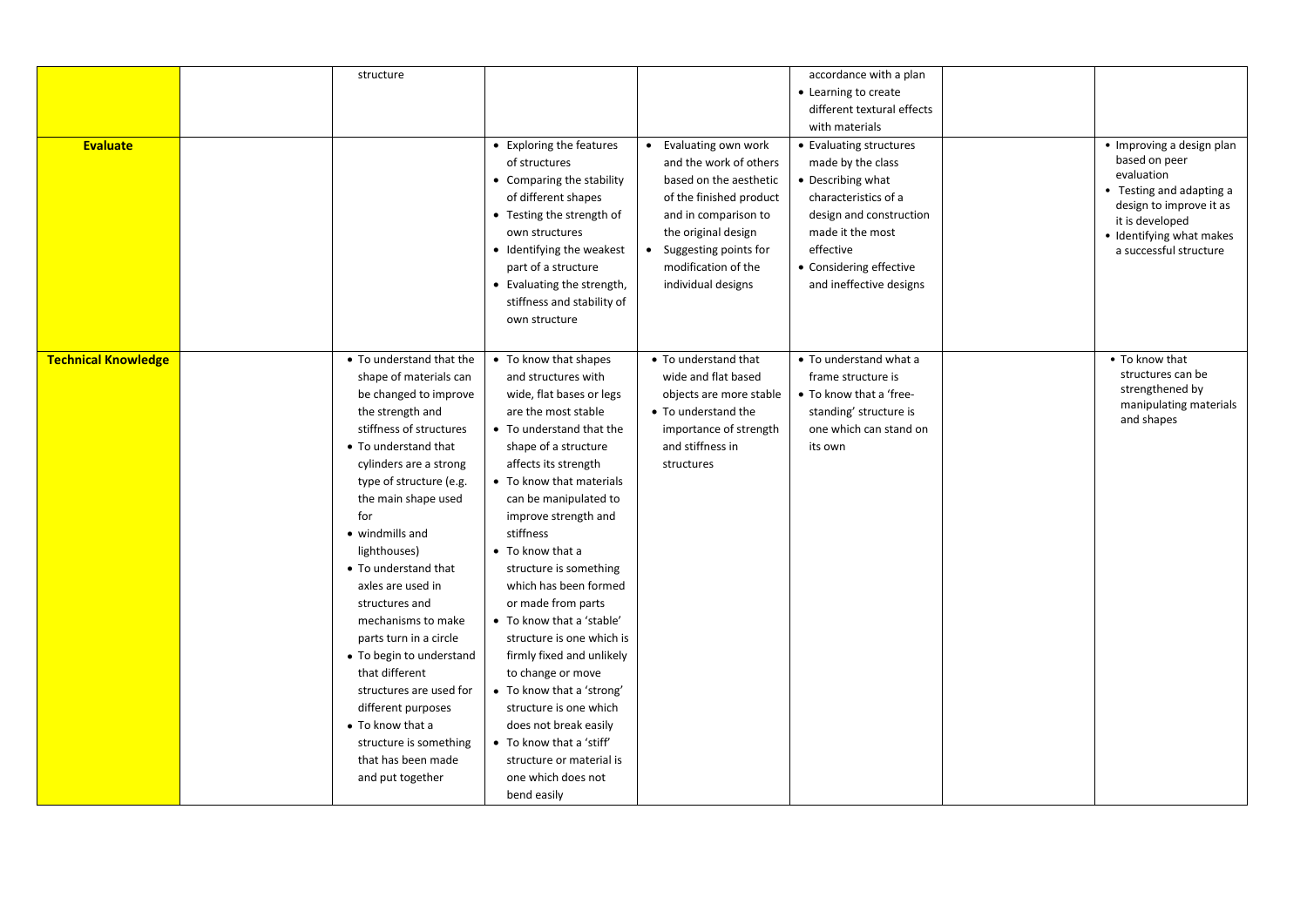| <b>Additional</b> | • To know that a client is | • To know that natural | • To know the following    | • To know that a pavilion | • To understand what a                        |
|-------------------|----------------------------|------------------------|----------------------------|---------------------------|-----------------------------------------------|
| <b>Knowledge</b>  | the person I am            | structures are those   | features of a castle:      | ia a decorative building  | 'footprint plan' is                           |
|                   | designing for              | found in nature        | flags, towers,             | or structure for leisure  | • To understand that in                       |
|                   | • To know that design      | • To know that man-    | battlements, turrets,      | activities                | the real world, design<br>can impact users in |
|                   | criteria is a list of      | made structures are    | curtain walls, moat,       | • To know that cladding   | positive and negative                         |
|                   | points to ensure the       | those made by people   | drawbridge and             | can be applied to         | ways                                          |
|                   | product meets the          |                        | gatehouse - and their      | structures for different  | • To know that a                              |
|                   | clients needs and          |                        | purpose                    | effects.                  | prototype is a cheap                          |
|                   | wants                      |                        | • To know that a facade    | • To know that aesthetics | model to test a design                        |
|                   | $\bullet$ To know that a   |                        | is the front of a          | are how a product looks   | idea                                          |
|                   | windmill harnesses the     |                        | structure                  | • To know that a          |                                               |
|                   | power of wind for a        |                        | • To understand that a     | product's function        |                                               |
|                   | purpose like grinding      |                        | castle needed to be        | means its purpose         |                                               |
|                   | grain, pumping water       |                        | strong and stable to       | • To understand that the  |                                               |
|                   | or generating              |                        | withstand enemy            | target audience means     |                                               |
|                   | electricity                |                        | attack                     | the person or group of    |                                               |
|                   | • To know that windmill    |                        | • To know that a paper     | people a product is       |                                               |
|                   | turbines use wind to       |                        | net is a flat 2D shape     | designed for              |                                               |
|                   | turn and make the          |                        | that can become a 3D       | • To know that architects |                                               |
|                   | machines inside work       |                        | shape once assembled       | consider light, shadow    |                                               |
|                   | • To know that a           |                        | • To know that a design    | and patterns when         |                                               |
|                   | windmill is a structure    |                        | specification is a list of | designing                 |                                               |
|                   | with sails that are        |                        | success criteria for a     |                           |                                               |
|                   | moved by the wind          |                        | product                    |                           |                                               |
|                   | • To know the three        |                        |                            |                           |                                               |
|                   | main parts of a            |                        |                            |                           |                                               |
|                   | windmill are the           |                        |                            |                           |                                               |
|                   | turbine, axle and          |                        |                            |                           |                                               |
|                   | structure                  |                        |                            |                           |                                               |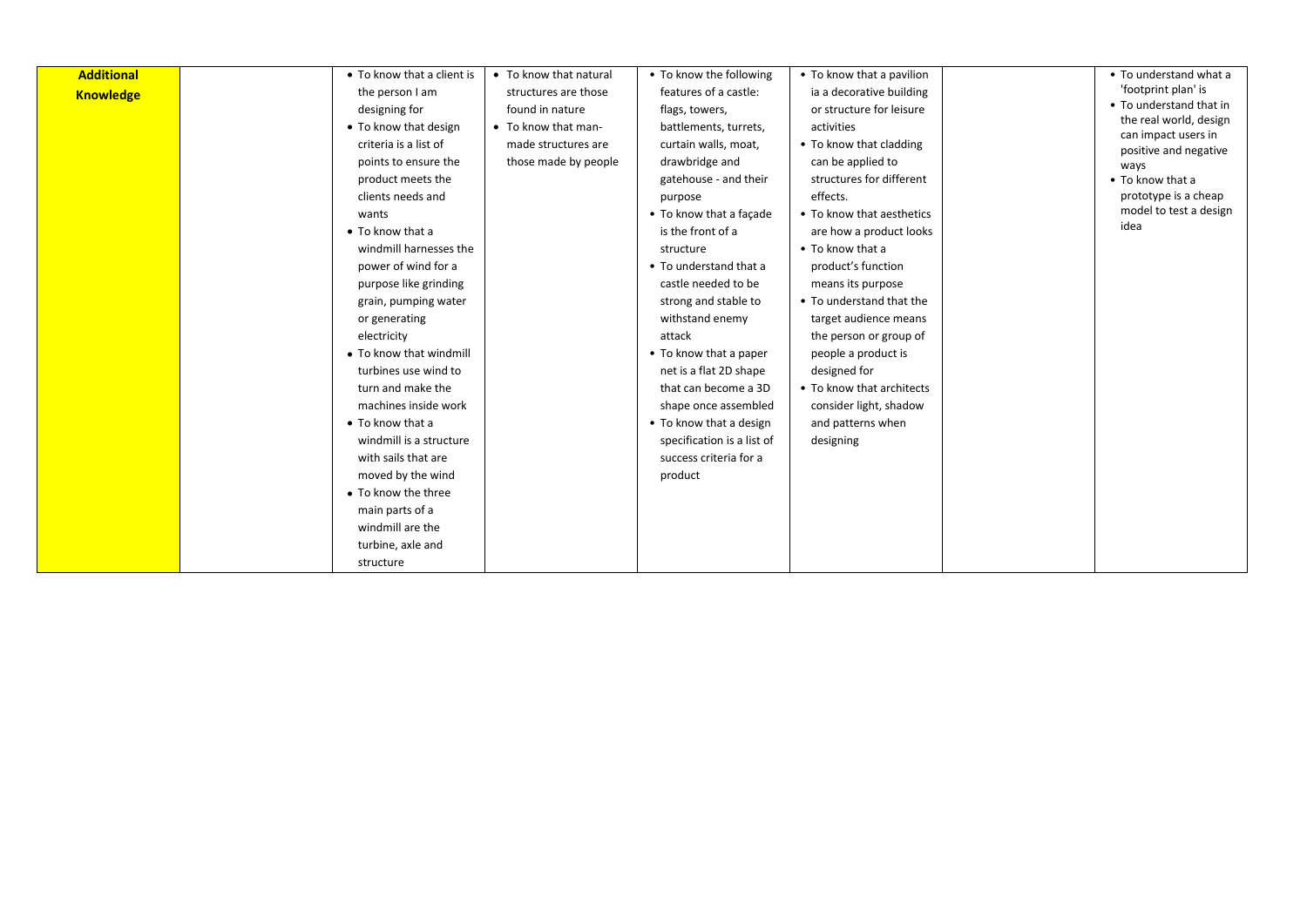| <b>Mechanisms/</b><br><b>Mechanical systems</b> |                        | <b>SAL: Exploring sliders</b><br>and movements<br><b>Fairground Wheel</b>                                                                                                                                                                                              | <b>Making a moving</b><br>monster                                                                                                                                                                                                   | <b>SAL: Exploring</b><br>pneumatics                                                                                                                                                                                                                                                            | <b>Making a slingshot car</b>                                                                                                                                                                                          | Making a pop up<br>book                                                                                                                                                                                                                                                                                                             |  |
|-------------------------------------------------|------------------------|------------------------------------------------------------------------------------------------------------------------------------------------------------------------------------------------------------------------------------------------------------------------|-------------------------------------------------------------------------------------------------------------------------------------------------------------------------------------------------------------------------------------|------------------------------------------------------------------------------------------------------------------------------------------------------------------------------------------------------------------------------------------------------------------------------------------------|------------------------------------------------------------------------------------------------------------------------------------------------------------------------------------------------------------------------|-------------------------------------------------------------------------------------------------------------------------------------------------------------------------------------------------------------------------------------------------------------------------------------------------------------------------------------|--|
| <b>Design</b>                                   |                        | Explaining how to<br>adapt mechanisms,<br>using bridges or<br>guides to control the<br>movement<br>Selecting a suitable<br>linkage system to<br>produce the desired<br>motions<br>Designing a wheel<br>Selecting appropriate<br>materials based on<br>their properties | • Creating a class design<br>criteria for a moving<br>monster<br>• Designing a moving<br>monster for a specific<br>audience in<br>accordance with a<br>design criteria                                                              | • Designing a toy which<br>uses a pneumatic<br>system<br>• Developing design<br>criteria from a design<br>brief<br>• Generating ideas using<br>thumbnail sketches<br>and exploded diagrams<br>• Learning that different<br>types of drawings are<br>used in design to<br>explain ideas clearly | • Designing a shape that<br>reduces air resistance<br>• Drawing a net to create<br>a structure<br>• Choosing shapes that<br>increase or decrease<br>speed as a result of air<br>resistance<br>• Personalising a design | • Designing a pop-up<br>book which uses a<br>mixture of structures<br>and mechanisms<br>• Naming each<br>mechanism, input and<br>output accurately<br>• Storyboarding ideas<br>for a book                                                                                                                                           |  |
| <b>Make</b>                                     | $\bullet$              | Following a design to<br>create moving models<br>that use levers and<br>sliders<br>Selecting materials<br>according to their<br>characteristics<br>Following a design<br>brief                                                                                         | • Making linkages using<br>card for levers and<br>split pins for pivots<br>• Experimenting with<br>linkages adjusting the<br>widths, lengths and<br>thicknesses of card<br>used<br>• Cutting and<br>assembling<br>components neatly |                                                                                                                                                                                                                                                                                                | • Measuring, marking,<br>cutting and assembling<br>with increasing<br>accuracy<br>• Making a model based<br>on a chosen design                                                                                         | • Following a design<br>brief to make a pop<br>up book, neatly and<br>with focus on<br>accuracy<br>• Making mechanisms<br>and/or structures<br>using sliders, pivots<br>and folds to produce<br>movement<br>• Using layers and<br>spacers to hide the<br>workings of<br>mechanical parts for<br>an aesthetically<br>pleasing result |  |
| <b>Evaluate</b>                                 | $\bullet$<br>$\bullet$ | Testing a finished<br>product, seeing<br>whether it moves as<br>planned and if not,<br>explaining why and<br>how it can be fixed<br><b>Evaluating different</b><br>designs<br>Testing and adapting<br>a design                                                         | • Evaluating own<br>designs against design<br>criteria<br>• Using peer feedback to<br>modify a final design                                                                                                                         |                                                                                                                                                                                                                                                                                                | • Evaluating the speed of<br>a final product based<br>on: the effect of shape<br>on speed and the<br>accuracy of<br>workmanship on<br>performance                                                                      | • Evaluating the work of<br>others and receiving<br>feedback on own<br>work<br>• Suggesting points for<br>improvement                                                                                                                                                                                                               |  |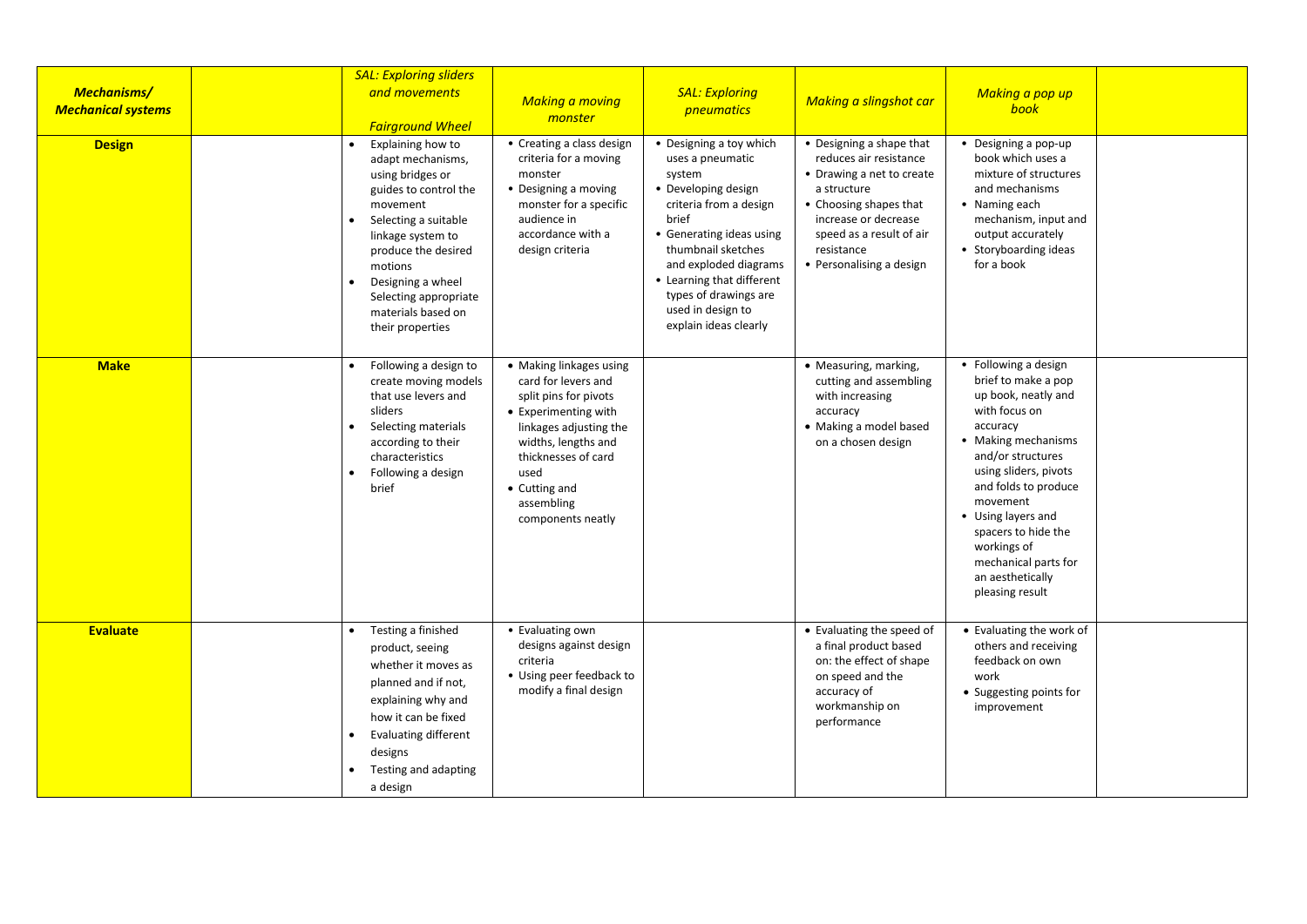| <b>Technical Knowledge</b>  | ٠<br>$\bullet$<br>$\bullet$ | To know that a<br>mechanism is the<br>parts of an object that<br>move together<br>To know that a slider<br>mechanism moves an<br>object from side to<br>side<br>To know that a slider<br>mechanism has a<br>slider, slots, guides<br>and an object<br>To know that bridges<br>and guides are bits of<br>card that purposefully<br>restrict the<br>movement of the<br>slider<br>To know that<br>different materials<br>have different<br>properties and are<br>therefore suitable for | • To know that<br>mechanisms are a<br>collection of moving<br>parts that work<br>together as a machine<br>to produce movement<br>• To know that there is<br>always an input and<br>output in a mechanism<br>• To know that an input<br>is the energy that is<br>used to start<br>something working<br>• To know that an<br>output is the<br>movement that<br>happens as a result of<br>the input<br>• To know that a lever is<br>something that turns<br>on a pivot<br>• To know that a linkage<br>mechanism is made up | • To understand how<br>pneumatic systems<br>work<br>• To understand that<br>pneumatic systems can<br>be used as part of a<br>mechanism<br>• To know that<br>pneumatic systems<br>operate by drawing in,<br>releasing and<br>compressing air | • To understand that all<br>moving things have<br>kinetic energy<br>• To understand that<br>kinetic energy is the<br>energy that something<br>(object/person) has by<br>being in motion<br>• To know that air<br>resistance is the level of<br>drag on an object as it<br>is forced through the<br>air<br>• To understand that the<br>shape of a moving<br>object will affect how it<br>moves due to air<br>resistance.                                                                                                                      |                        | To know that<br>mechanisms control<br>movement<br>To understand that<br>mechanisms that can be<br>used to change one kind<br>of motion into another<br>To understand how to<br>use sliders, pivots and<br>folds to create paper-<br>based mechanisms |  |
|-----------------------------|-----------------------------|--------------------------------------------------------------------------------------------------------------------------------------------------------------------------------------------------------------------------------------------------------------------------------------------------------------------------------------------------------------------------------------------------------------------------------------------------------------------------------------|-------------------------------------------------------------------------------------------------------------------------------------------------------------------------------------------------------------------------------------------------------------------------------------------------------------------------------------------------------------------------------------------------------------------------------------------------------------------------------------------------------------------------|---------------------------------------------------------------------------------------------------------------------------------------------------------------------------------------------------------------------------------------------|----------------------------------------------------------------------------------------------------------------------------------------------------------------------------------------------------------------------------------------------------------------------------------------------------------------------------------------------------------------------------------------------------------------------------------------------------------------------------------------------------------------------------------------------|------------------------|------------------------------------------------------------------------------------------------------------------------------------------------------------------------------------------------------------------------------------------------------|--|
| <b>Additional Knowledge</b> | $\bullet$<br>$\bullet$      | different uses<br>To know that in<br>Design and<br>technology we call a<br>plan a 'design'.<br>To know the features<br>of a ferris wheel<br>include the wheel,<br>frame, pods, a base<br>an axle and an axle<br>holder<br>To know that it is<br>important to test my<br>design as I go along so<br>that I can solve any<br>problems that may<br>occur                                                                                                                                | of a series of levers<br>• To know some real-life<br>objects that contain<br>mechanisms                                                                                                                                                                                                                                                                                                                                                                                                                                 |                                                                                                                                                                                                                                             | . To understand that<br>products change and<br>evolve over time<br>• To know that aesthetics<br>means how an object<br>or product looks in<br>design and technology<br>• To know that a<br>template is a stencil<br>you can use to help you<br>draw the same shape<br>accurately<br>. To know that a birds-<br>eye view means a view<br>from a high angle (as if<br>a bird in flight)<br>. To know that graphics<br>are images which are<br>designed to explain or<br>advertise something<br>• To know that it is<br>important to assess and | $\bullet$<br>$\bullet$ | To know that a design<br>brief is a description<br>of what I am going to<br>design and make<br>To know that<br>designers often want<br>to hide mechanisms<br>to make a product<br>more aesthetically<br>pleasing                                     |  |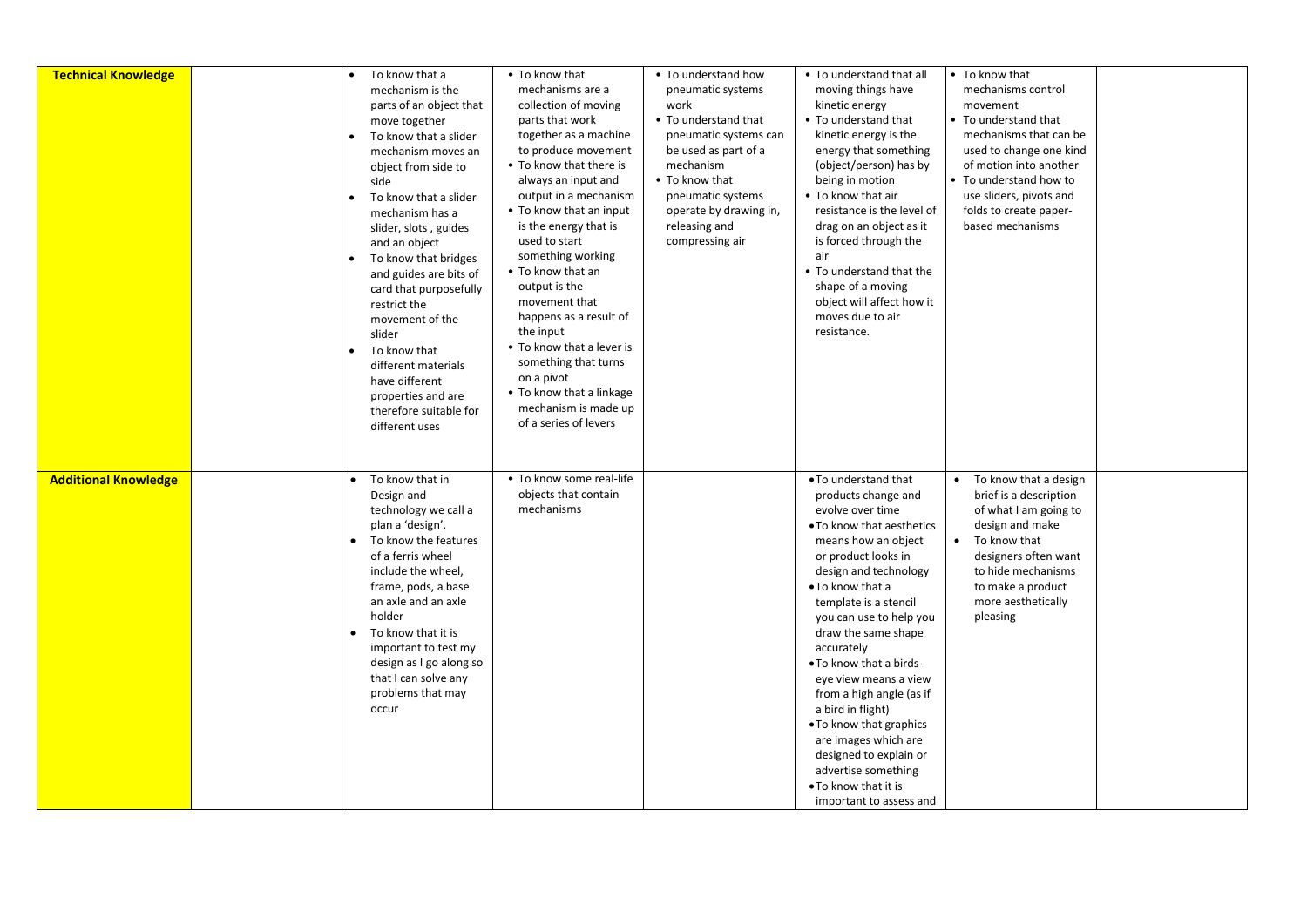|                 |  |                                                                                                                                       |                                                                                                                                                                                                                                                                | evaluate design ideas<br>and models against a<br>list of design criteria.                                                                                                                                                 |                                                                                                                                                                                                                                                                                                                                                                                                                                                                                       |
|-----------------|--|---------------------------------------------------------------------------------------------------------------------------------------|----------------------------------------------------------------------------------------------------------------------------------------------------------------------------------------------------------------------------------------------------------------|---------------------------------------------------------------------------------------------------------------------------------------------------------------------------------------------------------------------------|---------------------------------------------------------------------------------------------------------------------------------------------------------------------------------------------------------------------------------------------------------------------------------------------------------------------------------------------------------------------------------------------------------------------------------------------------------------------------------------|
| <b>Textiles</b> |  | <b>Puppets</b>                                                                                                                        | <b>SAL: cross stitch and</b><br>applique                                                                                                                                                                                                                       | <b>SAL: Evaluating</b><br><b>fastenings</b>                                                                                                                                                                               | <b>Waistcoats</b>                                                                                                                                                                                                                                                                                                                                                                                                                                                                     |
| <b>Design</b>   |  | Using a template to<br>create a design for a<br>puppet                                                                                |                                                                                                                                                                                                                                                                |                                                                                                                                                                                                                           | • Designing a waistcoat<br>in accordance to<br>specification linked to<br>set of design criteria to<br>fit a specific theme<br>• Annotating designs                                                                                                                                                                                                                                                                                                                                   |
| <b>Make</b>     |  | • Cutting fabric neatly<br>with scissors<br>• Using joining methods<br>to decorate a puppet<br>• Sequencing steps for<br>construction | • Selecting and cutting<br>fabrics with ease<br>using fabric scissors<br>• Threading needles<br>with greater<br>independence<br>• Tying knots with<br>greater independence<br>• Sewing cross stitch to<br>join fabric<br>• Decorating fabric<br>using appliqué |                                                                                                                                                                                                                           | • Using a template when<br>pinning panels onto<br>fabric<br>• Marking and cutting<br>fabric accurately, in<br>accordance with a<br>design<br>• Sewing a strong<br>running stitch, making<br>small, neat stitches<br>and following the edge<br>• Tying strong knots<br>• Decorating a waistcoat<br>-attaching objects<br>using thread and<br>adding a secure<br>fastening<br>• Learning different<br>decorative stitches<br>• Sewing accurately with<br>even regularity of<br>stitches |
| <b>Evaluate</b> |  | Reflecting on a<br>finished product,<br>explaining likes and<br>dislikes                                                              |                                                                                                                                                                                                                                                                | • Deciding how many of<br>the criteria should be<br>met for the product<br>to be considered<br>successful<br>• Suggesting<br>modifications for<br>improvement<br>• Articulating the<br>advantages and<br>disadvantages of | • Evaluating work<br>continually as it is<br>created                                                                                                                                                                                                                                                                                                                                                                                                                                  |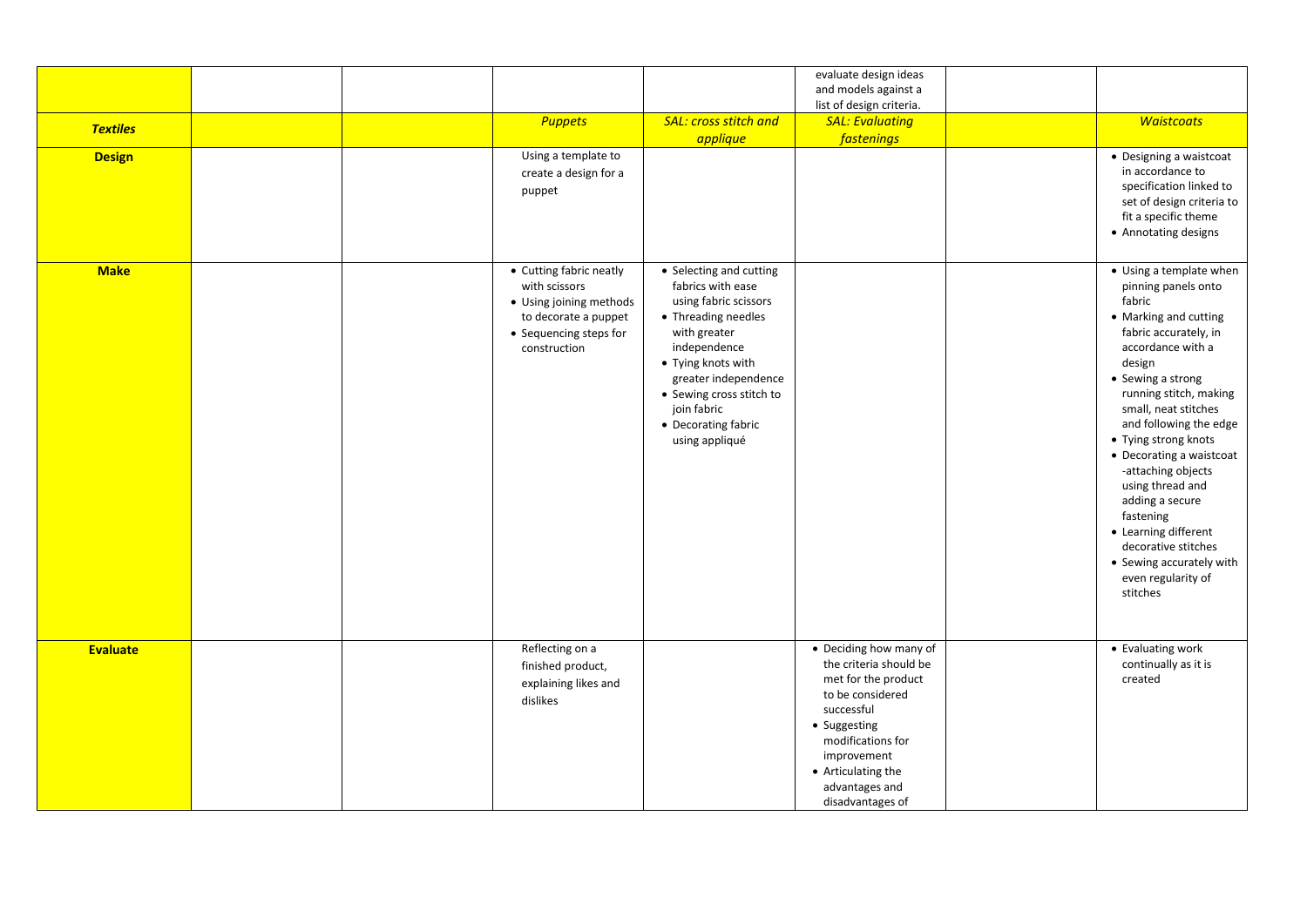| <b>Technical Knowledge</b>   |                                                                            | • To know that 'joining<br>technique' means<br>connecting two pieces<br>of material together<br>• To know that there<br>are various temporary<br>methods of joining<br>fabric by using<br>staples. glue or pins<br>• To understand that<br>different techniques<br>for joining materials<br>can be used for<br>different purposes<br>• To understand that a<br>template (or fabric<br>pattern) is used to cut<br>out the same shape<br>multiple times<br>To know that drawing a<br>design idea is useful to<br>see how an idea will<br>look | • To know that applique<br>is a way of mending<br>or decorating a textile<br>by applying smaller<br>pieces of fabric                                                               | different fastening<br>types<br>• To know that a<br>fastening is something<br>which holds two<br>pieces of material<br>together for example<br>a zipper, toggle,<br>button, press stud<br>and Velcro<br>• To know that<br>different fastening<br>types are useful for<br>different purposes |                                                                                                                                                                                                                                                                                                                                    | • To understand that it<br>is important to design<br>clothing with the<br>client/ target customer<br>in mind<br>• To know that using a<br>template (or clothing<br>pattern) helps to<br>accurately mark out a<br>design on fabric<br>• To understand the<br>importance of<br>consistently sized<br>stitches |
|------------------------------|----------------------------------------------------------------------------|---------------------------------------------------------------------------------------------------------------------------------------------------------------------------------------------------------------------------------------------------------------------------------------------------------------------------------------------------------------------------------------------------------------------------------------------------------------------------------------------------------------------------------------------|------------------------------------------------------------------------------------------------------------------------------------------------------------------------------------|---------------------------------------------------------------------------------------------------------------------------------------------------------------------------------------------------------------------------------------------------------------------------------------------|------------------------------------------------------------------------------------------------------------------------------------------------------------------------------------------------------------------------------------------------------------------------------------------------------------------------------------|-------------------------------------------------------------------------------------------------------------------------------------------------------------------------------------------------------------------------------------------------------------------------------------------------------------|
| <b>Cooking and Nutrition</b> | <b>Fruit and vegetables</b>                                                | <b>SAL: Hidden Sugars</b>                                                                                                                                                                                                                                                                                                                                                                                                                                                                                                                   | <b>Eating Seasonally</b>                                                                                                                                                           | <b>SAL: Following a recipe</b>                                                                                                                                                                                                                                                              | What could be<br>healthier?                                                                                                                                                                                                                                                                                                        |                                                                                                                                                                                                                                                                                                             |
| <b>Design</b>                | • Designing smoothie<br>carton packaging by-<br>hand or on ICT<br>software |                                                                                                                                                                                                                                                                                                                                                                                                                                                                                                                                             | • Creating a healthy<br>and nutritious recipe<br>for a savoury tart<br>using seasonal<br>ingredients,<br>considering the taste,<br>texture, smell and<br>appearance of the<br>dish |                                                                                                                                                                                                                                                                                             | • Adapting a traditional<br>recipe, understanding<br>that the nutritional<br>value of a recipe<br>alters if you remove,<br>substitute or add<br>additional ingredients<br>• Writing an amended<br>method for a recipe<br>to incorporate the<br>relevant changes to<br>ingredients<br>Designing appealing<br>packaging to reflect a |                                                                                                                                                                                                                                                                                                             |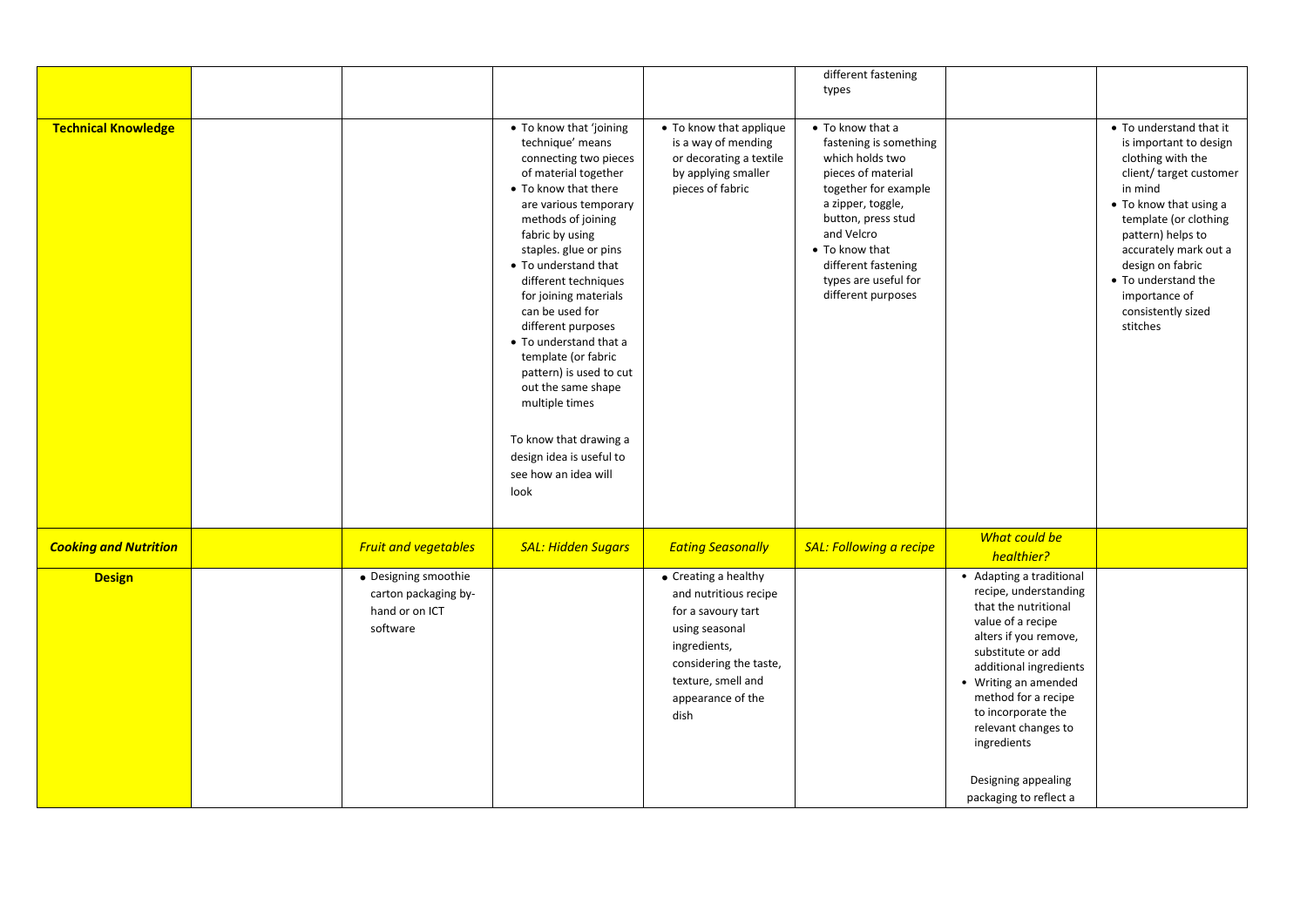|                                                  |                                                                                                                                                                                                                                                                                                                                                                                                                                                                            |                                                                                                                                                                                                                                 |                                                                                                                                                                                                                                                                                                                                                                                                                                                                                                         |                                                                                                                                                                                                                                                                                                                                                                                                       | recipe                                                                                                                                                                                                                                                                                                                                                                                                                                                                 |  |
|--------------------------------------------------|----------------------------------------------------------------------------------------------------------------------------------------------------------------------------------------------------------------------------------------------------------------------------------------------------------------------------------------------------------------------------------------------------------------------------------------------------------------------------|---------------------------------------------------------------------------------------------------------------------------------------------------------------------------------------------------------------------------------|---------------------------------------------------------------------------------------------------------------------------------------------------------------------------------------------------------------------------------------------------------------------------------------------------------------------------------------------------------------------------------------------------------------------------------------------------------------------------------------------------------|-------------------------------------------------------------------------------------------------------------------------------------------------------------------------------------------------------------------------------------------------------------------------------------------------------------------------------------------------------------------------------------------------------|------------------------------------------------------------------------------------------------------------------------------------------------------------------------------------------------------------------------------------------------------------------------------------------------------------------------------------------------------------------------------------------------------------------------------------------------------------------------|--|
| <b>Make</b>                                      | • Chopping fruit and<br>vegetables safely to<br>make a smoothie<br>• Identifying if a food is a<br>fruit or a vegetable<br>• Learning where and<br>how fruits and<br>vegetables grow                                                                                                                                                                                                                                                                                       |                                                                                                                                                                                                                                 | • Knowing how to<br>prepare themselves<br>and a work space to<br>cook safely in, learning<br>the basic rules to avoid<br>food contamination<br>• Following the<br>instructions within a<br>recipe                                                                                                                                                                                                                                                                                                       | • Following a baking<br>recipe<br>• Cooking safely,<br>following basic hygiene<br>rules                                                                                                                                                                                                                                                                                                               | • Cutting and preparing<br>vegetables safely<br>• Using equipment<br>safely, including<br>knives, hot pans and<br>hobs<br>• Knowing how to avoid<br>cross-contamination<br>• Following a step by<br>step method carefully<br>to make a recipe                                                                                                                                                                                                                          |  |
| <b>Evaluate</b>                                  | • Tasting and evaluating<br>different food<br>combinations<br>• Describing appearance,<br>smell and taste<br>• Suggesting information<br>to be included on<br>packaging                                                                                                                                                                                                                                                                                                    |                                                                                                                                                                                                                                 | • Establishing and using<br>design criteria to help<br>test and review dishes<br>• Describing the benefits<br>of seasonal fruits and<br>vegetables and the<br>impact on the<br>environment<br>• Suggesting points for<br>improvement when<br>making a seasonal tart                                                                                                                                                                                                                                     |                                                                                                                                                                                                                                                                                                                                                                                                       | • Identifying the<br>nutritional differences<br>between different<br>products and recipes<br>• Identifying and<br>describing healthy<br>benefits of food<br>groups                                                                                                                                                                                                                                                                                                     |  |
| <b>Cooking and Nutrition</b><br><b>Knowledge</b> | • Understanding the<br>difference between<br>fruits and vegetables<br>• To understand that<br>some foods typically<br>known as vegetables are<br>actually fruits (e.g.<br>cucumber)<br>• To know that a blender<br>is a machine which<br>mixes ingredients<br>together into a smooth<br>liquid<br>• To know that a fruit has<br>seeds and a vegetable<br>does not<br>• To know that fruits grow<br>on trees or vines<br>• To know that vegetables<br>can grow either above | • To know that I should<br>only have a maximum<br>of five teaspoons of<br>sugar a day to stay<br>healthy<br>• To know that many<br>food and drinks we do<br>not expect to contain<br>sugar do; we call these<br>'hidden sugars' | • To know that not all<br>fruits and vegetables<br>can be grown in the UK<br>• To know that climate<br>affects food growth<br>• To know that<br>vegetables and fruit<br>grow in certain seasons<br>• To know that cooking<br>instructions are known<br>as a 'recipe'<br>• To know that imported<br>food is food which has<br>been brought into the<br>country<br>• To know that exported<br>food is food which has<br>been sent to another<br>country.<br>• To understand that<br>imported foods travel | • To know that the<br>amount of an<br>ingredient in a recipe is<br>known as the 'quantity'<br>• To know that it is<br>important to use oven<br>gloves when removing<br>hot food from an oven<br>. To know the following<br>cooking techniques:<br>sieving, creaming,<br>rubbing method,<br>cooling<br>• To understand the<br>importance of<br>budgeting while<br>planning ingredients for<br>biscuits | • To understand where<br>meat comes from -<br>learning that beef is<br>from cattle and how<br>beef is reared and<br>processed, including<br>key welfare issues<br>• To know that I can<br>adapt a recipe to<br>make it healthier by<br>substituting<br>ingredients<br>• To know that I can use<br>a nutritional<br>calculator to see how<br>healthy a food option<br>is<br>• To understand that<br>'cross-contamination'<br>means that bacteria<br>and germs have been |  |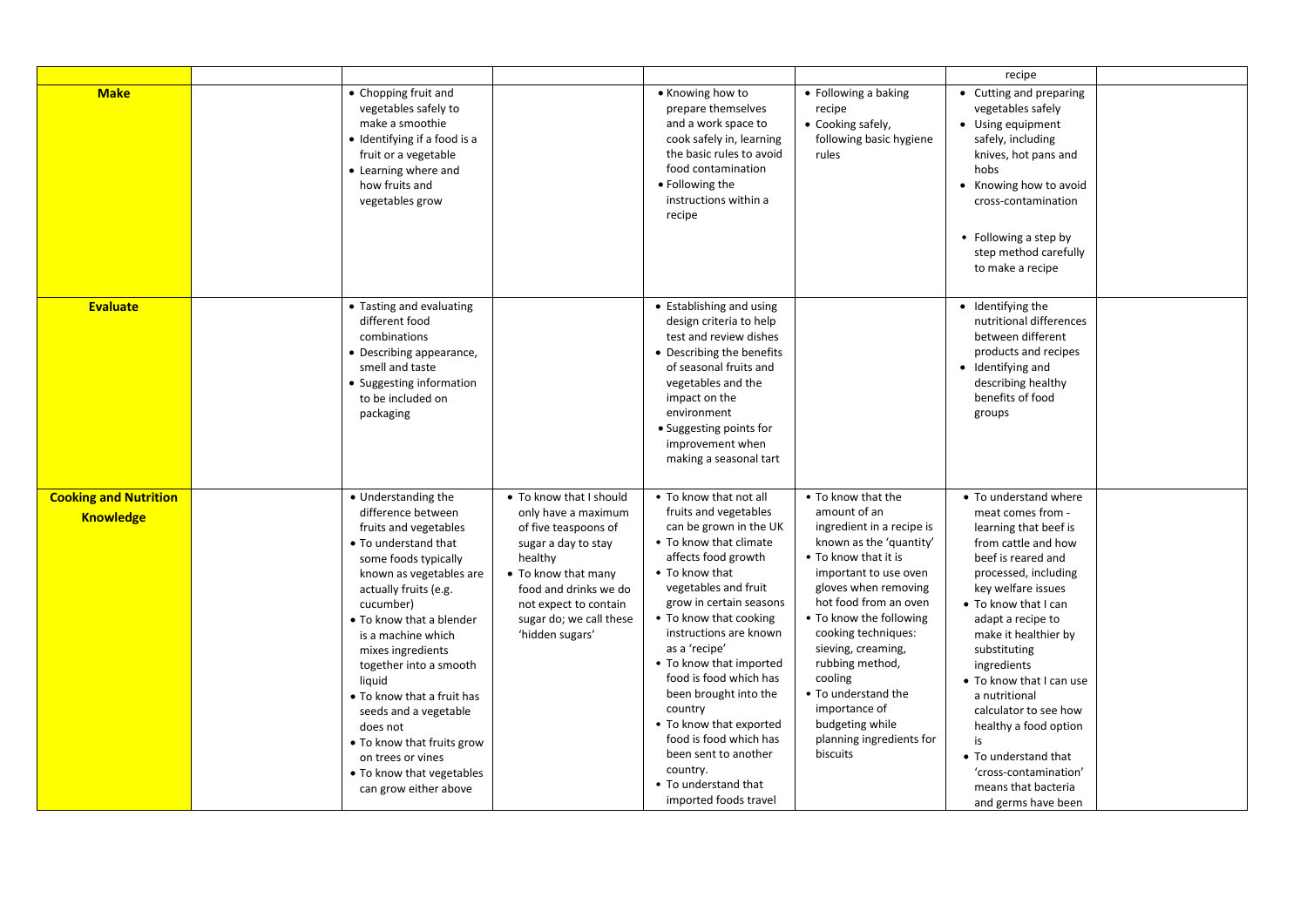|                                 | or below ground<br>• To know that vegetables | from far away and this<br>can negatively impact |                               | passed onto ready-to-<br>eat foods and it |  |
|---------------------------------|----------------------------------------------|-------------------------------------------------|-------------------------------|-------------------------------------------|--|
|                                 | can come from different                      | the environment                                 |                               | happens when these                        |  |
|                                 | parts of the plant (e.g.                     | • To know that each fruit                       |                               | foods mix with raw                        |  |
|                                 | roots: potatoes, leaves:                     | and vegetable gives us                          |                               | meat or unclean                           |  |
|                                 | lettuce, fruit: cucumber)                    | nutritional benefits                            |                               | objects                                   |  |
|                                 |                                              | because they contain                            |                               |                                           |  |
|                                 |                                              | vitamins, minerals and                          |                               |                                           |  |
|                                 |                                              | fibre                                           |                               |                                           |  |
|                                 |                                              | • To understand that                            |                               |                                           |  |
|                                 |                                              | vitamins, minerals and                          |                               |                                           |  |
|                                 |                                              | fibre are important for                         |                               |                                           |  |
|                                 |                                              | energy, growth and                              |                               |                                           |  |
|                                 |                                              | maintaining health                              |                               |                                           |  |
|                                 |                                              | • To know safety rules                          |                               |                                           |  |
|                                 |                                              | for using, storing and                          |                               |                                           |  |
|                                 |                                              | cleaning a knife safely                         |                               |                                           |  |
|                                 |                                              |                                                 |                               |                                           |  |
|                                 |                                              | • To know that similar                          |                               |                                           |  |
|                                 |                                              | coloured fruits and                             |                               |                                           |  |
|                                 |                                              | vegetables often have                           |                               |                                           |  |
|                                 |                                              | similar nutritional                             |                               |                                           |  |
|                                 |                                              | benefits                                        |                               |                                           |  |
|                                 |                                              |                                                 |                               |                                           |  |
|                                 |                                              |                                                 |                               |                                           |  |
| <b>Electrical Systems (KS2)</b> |                                              |                                                 | <b>Torches</b>                | <b>Electronic Greetings</b>               |  |
|                                 |                                              |                                                 |                               | Cards                                     |  |
| <b>Design</b>                   |                                              |                                                 | • Designing a torch,          | • Designing an                            |  |
|                                 |                                              |                                                 | giving consideration          | electronic greetings                      |  |
|                                 |                                              |                                                 | to the target                 | card with a copper                        |  |
|                                 |                                              |                                                 | audience and                  | track circuit and                         |  |
|                                 |                                              |                                                 | creating both design          | components                                |  |
|                                 |                                              |                                                 | and success criteria          | • Creating a labelled                     |  |
|                                 |                                              |                                                 | focusing on features          | circuit diagram                           |  |
|                                 |                                              |                                                 | of individual design<br>ideas | showing positive and<br>negative parts in |  |
|                                 |                                              |                                                 |                               | relation to the LED                       |  |
|                                 |                                              |                                                 |                               | and the battery                           |  |
|                                 |                                              |                                                 |                               | • Writing design criteria                 |  |
|                                 |                                              |                                                 |                               | for an electronic                         |  |
|                                 |                                              |                                                 |                               | greeting card                             |  |
|                                 |                                              |                                                 |                               | • Compiling a                             |  |
|                                 |                                              |                                                 |                               | moodboard relevant                        |  |
|                                 |                                              |                                                 |                               | to my chosen theme,                       |  |
|                                 |                                              |                                                 |                               | purpose and recipient                     |  |
| <b>Make</b>                     |                                              |                                                 | • Making a torch with a       | • Making a functional                     |  |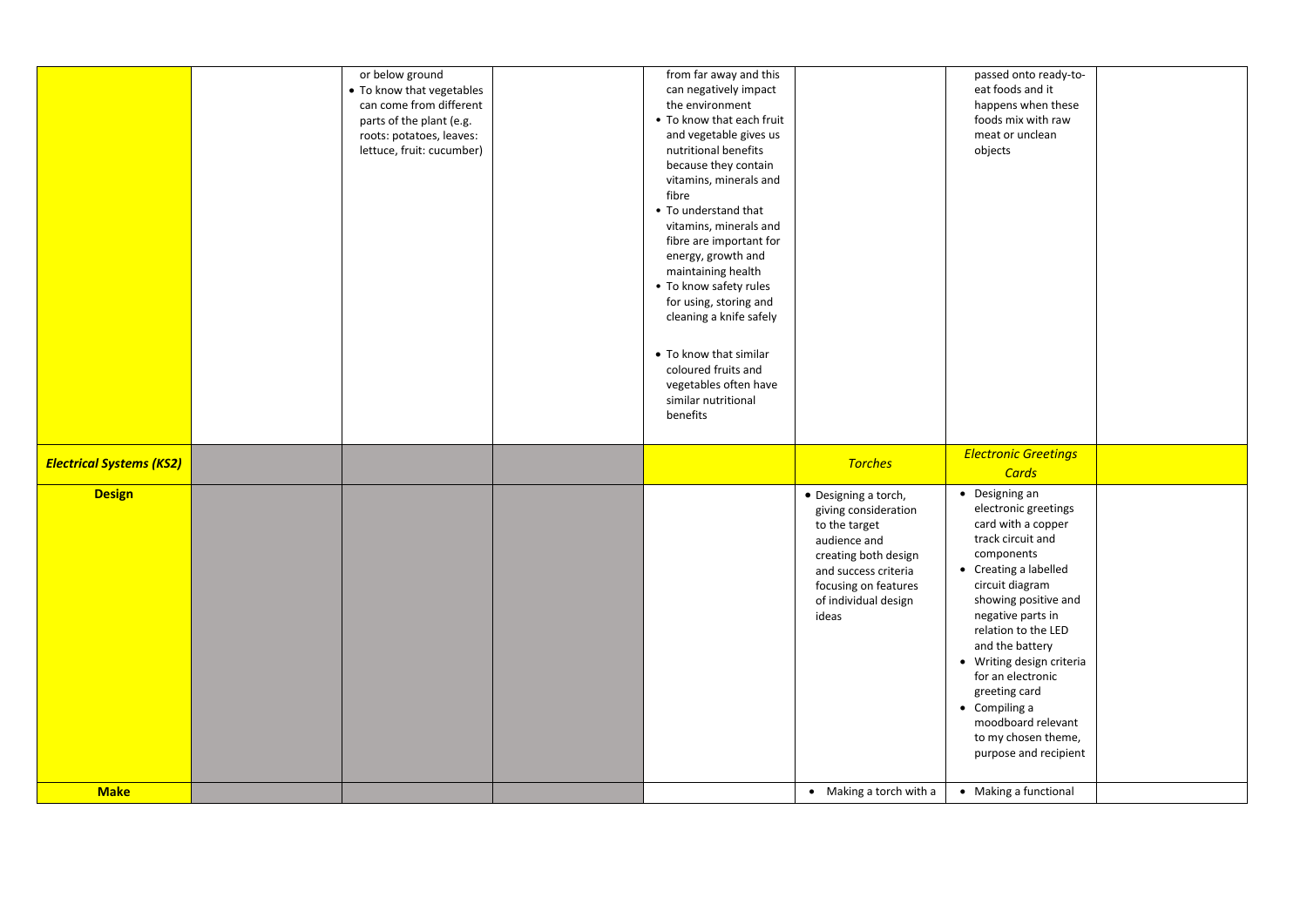|                            |  |  | working electrical<br>circuit and switch | series circuit<br>• Creating an |  |
|----------------------------|--|--|------------------------------------------|---------------------------------|--|
|                            |  |  |                                          |                                 |  |
|                            |  |  | • Using appropriate                      | electronics greeting            |  |
|                            |  |  | equipment to cut and                     | card, referring to a            |  |
|                            |  |  | attach materials                         | design criteria                 |  |
|                            |  |  | Assembling a torch<br>$\bullet$          | • Mapping out where             |  |
|                            |  |  | according to the                         | different components            |  |
|                            |  |  | design and success                       | of the circuit will go          |  |
|                            |  |  | criteria                                 |                                 |  |
|                            |  |  |                                          |                                 |  |
| Evaluate                   |  |  | • Evaluating electrical                  | • Evaluating a peer's           |  |
|                            |  |  | products                                 | product against                 |  |
|                            |  |  | • Testing and                            | design criteria and             |  |
|                            |  |  | evaluating the                           | suggesting                      |  |
|                            |  |  | success of a final                       | modifications that              |  |
|                            |  |  | product                                  | could be made to                |  |
|                            |  |  |                                          |                                 |  |
|                            |  |  |                                          | improve the reliability         |  |
|                            |  |  |                                          | or aesthetics of it or          |  |
|                            |  |  |                                          | to incorporate                  |  |
|                            |  |  |                                          | another type of circuit         |  |
|                            |  |  |                                          | component                       |  |
|                            |  |  |                                          | • Stating what Sir              |  |
|                            |  |  |                                          | Rowland Hill invented           |  |
|                            |  |  |                                          | and why it was                  |  |
|                            |  |  |                                          | important for greeting          |  |
|                            |  |  |                                          | cards                           |  |
|                            |  |  |                                          | • Analysing and                 |  |
|                            |  |  |                                          |                                 |  |
|                            |  |  |                                          | evaluating a range of           |  |
|                            |  |  |                                          | existing greeting cards         |  |
|                            |  |  |                                          |                                 |  |
| <b>Technical Knowledge</b> |  |  | • To understand that                     | • To know the key               |  |
|                            |  |  | electrical conductors                    | components used to              |  |
|                            |  |  | are materials which                      | create a functioning            |  |
|                            |  |  | electricity can pass                     | circuit                         |  |
|                            |  |  | through                                  | • To know that copper           |  |
|                            |  |  | • To understand that                     | is a conductor and can          |  |
|                            |  |  | electrical insulators are                | be used as part of a            |  |
|                            |  |  | materials which                          | circuit                         |  |
|                            |  |  | electricity cannot pass                  | • To understand that            |  |
|                            |  |  | through                                  | breaks in a circuit will        |  |
|                            |  |  | • To know that a battery                 | stop it from working            |  |
|                            |  |  | contains stored                          |                                 |  |
|                            |  |  |                                          | • To understand that a          |  |
|                            |  |  | electricity that can be                  | series circuit only has         |  |
|                            |  |  | used to power products                   | one path for the                |  |
|                            |  |  | • To know that an                        | electrical current to           |  |
|                            |  |  | electrical circuit must                  | flow from positive to           |  |
|                            |  |  | be complete for                          | negative                        |  |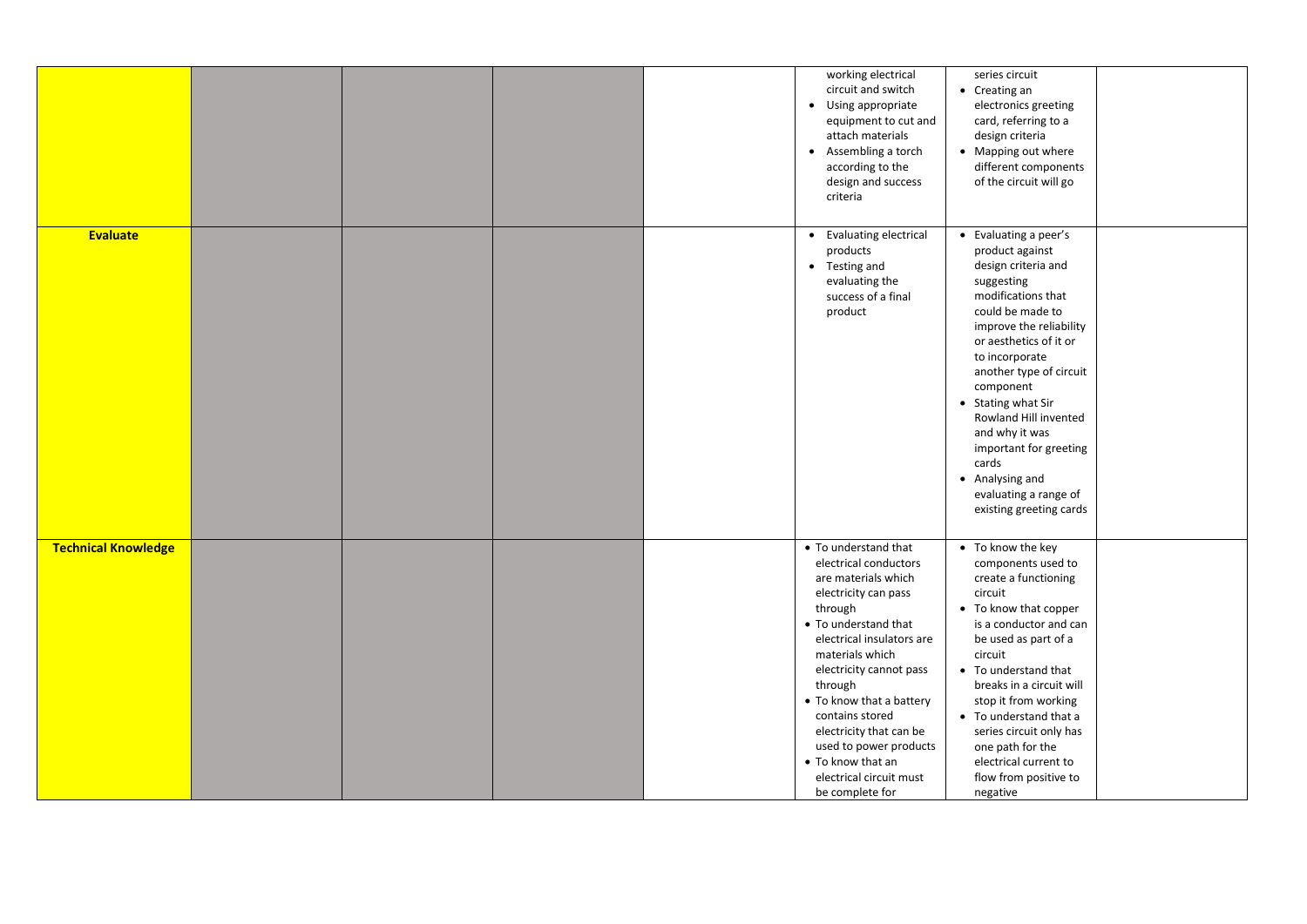|                             |  |  | electricity to flow<br>• To know that a switch<br>can be used to<br>complete and break an<br>electrical circuit                                                                                                                         | • To know that we use<br>symbols to represent<br>components in a<br>circuit diagram<br>• To know the names of<br>the components in a<br>basic series circuit:<br>crocodile wires, LED<br>(light-emitting diode),<br>battery holder,<br>battery, cell                                                                                                                                                                                                                                                                                                                                                                                                                                                                                                             |
|-----------------------------|--|--|-----------------------------------------------------------------------------------------------------------------------------------------------------------------------------------------------------------------------------------------|------------------------------------------------------------------------------------------------------------------------------------------------------------------------------------------------------------------------------------------------------------------------------------------------------------------------------------------------------------------------------------------------------------------------------------------------------------------------------------------------------------------------------------------------------------------------------------------------------------------------------------------------------------------------------------------------------------------------------------------------------------------|
| <b>Additional Knowledge</b> |  |  | • To know the features of<br>a torch: case, contacts,<br>batteries, switch,<br>reflector, lamp, lens<br>• To know facts from the<br>history and invention of<br>the electric light bulb(s)<br>- by Sir Joseph Swan<br>and Thomas Edison | • To know that product<br>analysis is critiquing<br>the strengths and<br>weaknesses of a<br>product<br>• To know that 'mass<br>production' is when a<br>product is made in<br>large quantities by a<br>machine, usually in a<br>factory<br>• To know that one-off<br>production is when<br>only one of a product<br>is made by hand<br>• To know that<br>'bespoke' means a<br>product was made for<br>a particular reason or<br>person<br>• To understand the<br>development of<br>personal message<br>exchange through to<br>the invention of the<br>Penny Black stamp,<br>and exchanging of<br>greeting cards<br>• To know that a<br>moodboard may<br>include words,<br>sketches, textures,<br>colours, material<br>samples etc. and can<br>act as inspiration |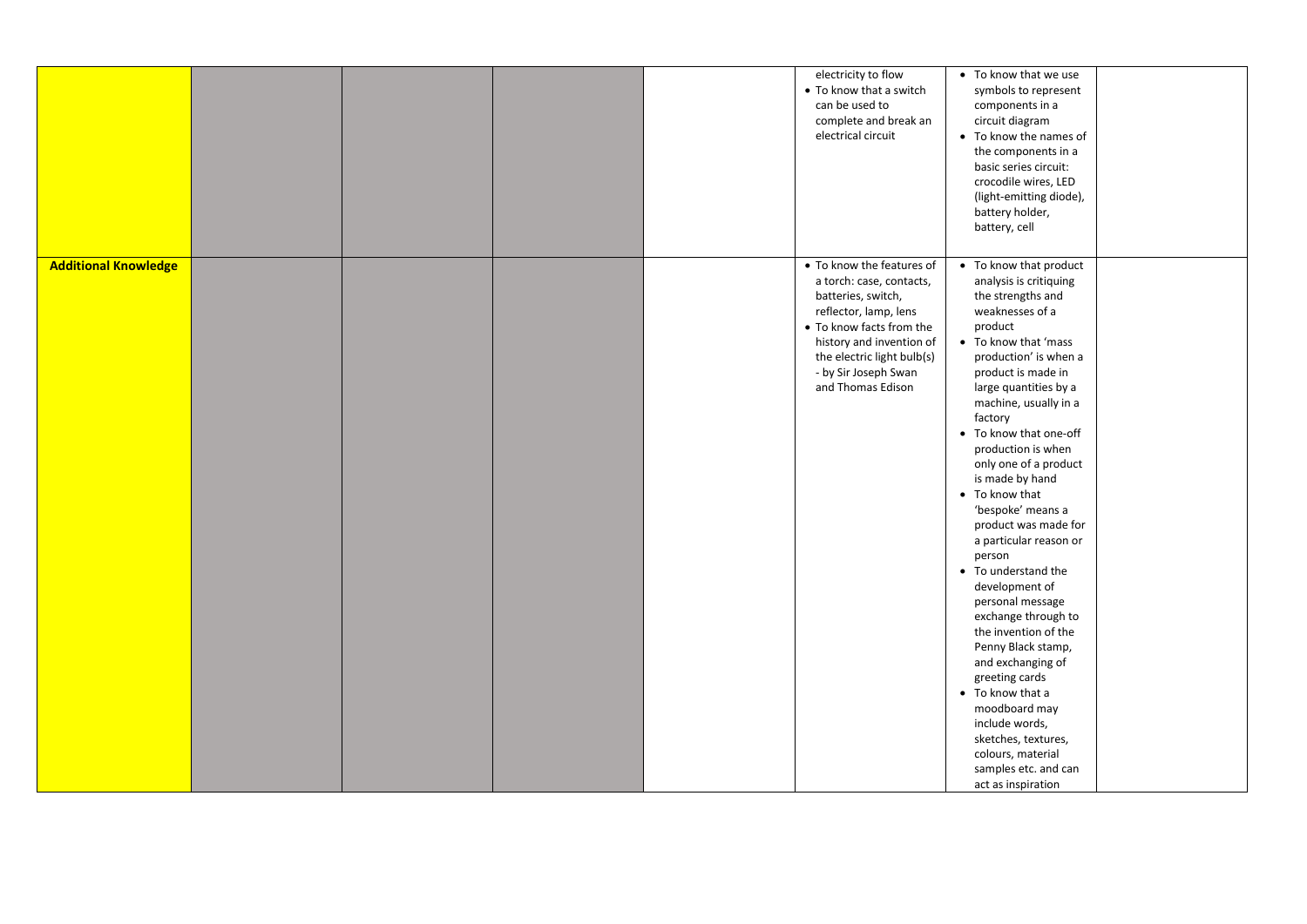|                            |  |                                                                                                                                                                                                                                                                                                                                           | when designing |                                                                                                                                                                                                                                                                                                                                                                                                                                                 |
|----------------------------|--|-------------------------------------------------------------------------------------------------------------------------------------------------------------------------------------------------------------------------------------------------------------------------------------------------------------------------------------------|----------------|-------------------------------------------------------------------------------------------------------------------------------------------------------------------------------------------------------------------------------------------------------------------------------------------------------------------------------------------------------------------------------------------------------------------------------------------------|
|                            |  |                                                                                                                                                                                                                                                                                                                                           |                |                                                                                                                                                                                                                                                                                                                                                                                                                                                 |
| <b>Digital World (KS2)</b> |  | <b>Electronic Charms</b>                                                                                                                                                                                                                                                                                                                  |                | <b>Navigating the world</b>                                                                                                                                                                                                                                                                                                                                                                                                                     |
| <b>Design</b>              |  | • Problem solving by<br>suggesting potential<br>features on a Micro: bit<br>and justifying my ideas<br>• Developing design<br>ideas for a technology<br>pouch<br>• Drawing and<br>manipulating 2D<br>shapes, using<br>computer-aided<br>design, to produce a<br>point of sale badge                                                       |                | • Writing a design brief<br>from information<br>submitted by a client<br>• Developing design<br>criteria to fulfil the<br>client's request<br>• Considering and<br>suggesting additional<br>functions for my<br>navigation tool<br>• Developing a product<br>idea through<br>annotated sketches<br>• Placing and<br>manoeuvring 3D<br>objects, using CAD<br>• Changing the<br>properties of, or<br>combine one or more<br>3D objects, using CAD |
| <b>Make</b>                |  | • Using a template when<br>cutting and assembling<br>the pouch<br>• Following a list of<br>design requirements<br>• Selecting and using the<br>appropriate tools and<br>equipment for cutting,<br>joining, shaping and<br>decorating a foam<br>pouch<br>• Applying functional<br>features such as using<br>foam to create soft<br>buttons |                | • Considering materials<br>and their functional<br>properties, especially<br>those that are<br>sustainable and<br>recyclable (for<br>example, cork and<br>bamboo)<br>• Explaining material<br>choices and why they<br>were chosen as part of<br>a product concept<br>• Programming an N,E,<br>S, W cardinal compass                                                                                                                             |
| Evaluate                   |  | • Analysing and<br>evaluating an existing<br>product                                                                                                                                                                                                                                                                                      |                | • Explaining how my<br>program fits the<br>design criteria and                                                                                                                                                                                                                                                                                                                                                                                  |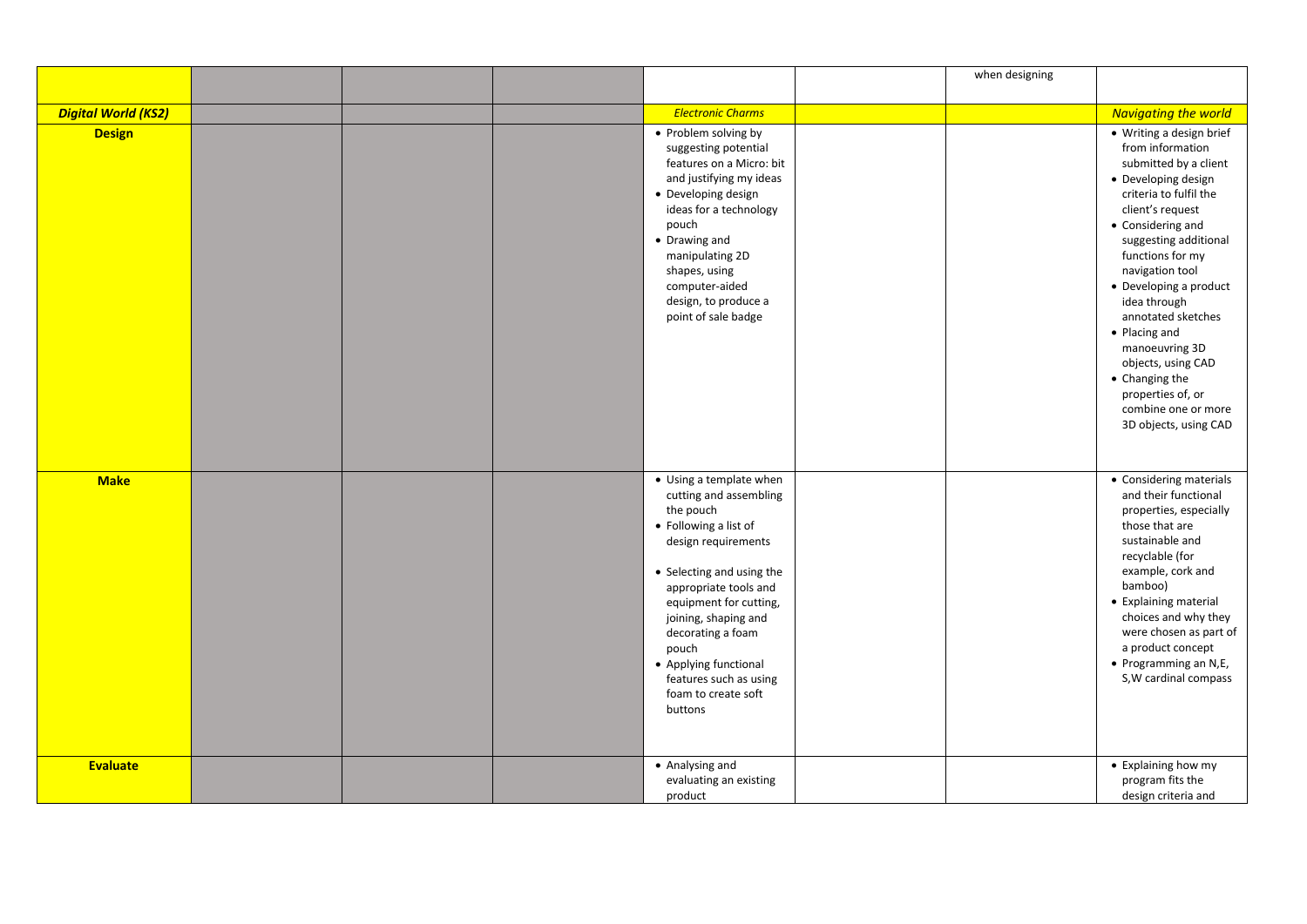|                            |  | · Identifying the key   |  | how it would be useful   |
|----------------------------|--|-------------------------|--|--------------------------|
|                            |  |                         |  |                          |
|                            |  | features of a pouch     |  | as part of a navigation  |
|                            |  |                         |  | tool                     |
|                            |  |                         |  | • Developing an          |
|                            |  |                         |  | awareness of             |
|                            |  |                         |  | sustainable design       |
|                            |  |                         |  | · Identifying key        |
|                            |  |                         |  | industries that utilise  |
|                            |  |                         |  | 3D CAD modelling and     |
|                            |  |                         |  |                          |
|                            |  |                         |  | explain why              |
|                            |  |                         |  | • Describing how the     |
|                            |  |                         |  | product concept fits     |
|                            |  |                         |  | the client's request     |
|                            |  |                         |  | and how it will benefit  |
|                            |  |                         |  | the customers            |
|                            |  |                         |  | • Explaining the key     |
|                            |  |                         |  | functions in my          |
|                            |  |                         |  | program, including any   |
|                            |  |                         |  | additions                |
|                            |  |                         |  |                          |
|                            |  |                         |  | • Explaining how my      |
|                            |  |                         |  | program fits the         |
|                            |  |                         |  | design criteria and      |
|                            |  |                         |  | how it would be useful   |
|                            |  |                         |  | as part of a navigation  |
|                            |  |                         |  | tool                     |
|                            |  |                         |  | • Explaining the key     |
|                            |  |                         |  | functions and features   |
|                            |  |                         |  | of my navigation tool    |
|                            |  |                         |  | to the client as part of |
|                            |  |                         |  |                          |
|                            |  |                         |  | a product concept        |
|                            |  |                         |  | pitch                    |
|                            |  |                         |  | • Demonstrating a        |
|                            |  |                         |  | functional program as    |
|                            |  |                         |  | part of a product        |
|                            |  |                         |  | concept                  |
|                            |  |                         |  |                          |
|                            |  |                         |  |                          |
|                            |  |                         |  |                          |
| <b>Technical Knowledge</b> |  | • To understand that in |  | • To know that           |
|                            |  | programming a 'loop' is |  | accelerometers can       |
|                            |  | code that repeats       |  | detect movement          |
|                            |  | something again and     |  | • To understand that     |
|                            |  | again until stopped     |  | sensors can be useful    |
|                            |  | • To know that a        |  | in products as they      |
|                            |  | Micro: bit is a pocket- |  | mean the product can     |
|                            |  | sized, codeable         |  | function without         |
|                            |  |                         |  |                          |
|                            |  | computer                |  | human input              |
|                            |  | • Writing a program to  |  |                          |
|                            |  | control (button press)  |  |                          |